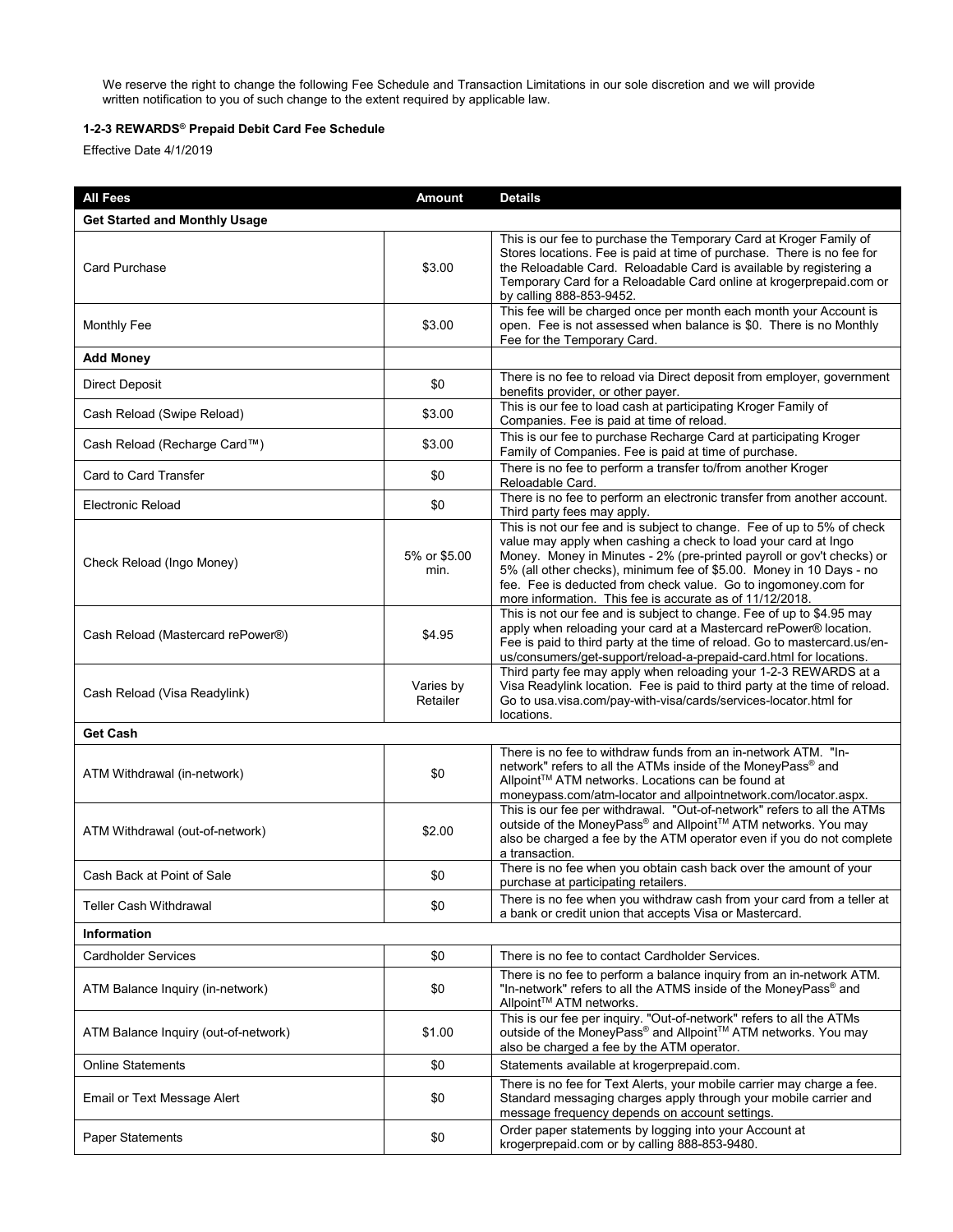| Using Your Card Outside of the U.S. |         |                                                                                                                                                                                                                                                                                                                                                                                                                                                                                                                                                                                                                                                                                                                                                    |  |
|-------------------------------------|---------|----------------------------------------------------------------------------------------------------------------------------------------------------------------------------------------------------------------------------------------------------------------------------------------------------------------------------------------------------------------------------------------------------------------------------------------------------------------------------------------------------------------------------------------------------------------------------------------------------------------------------------------------------------------------------------------------------------------------------------------------------|--|
| International Transaction           | 1%      | This is our fee which applies when you use your Card for purchases at<br>foreign merchants and for cash withdrawals from foreign ATMs and is<br>a percentage of the transaction dollar amount, after any currency<br>conversion. Some merchant and ATM transactions, even if you and/or<br>the merchant or ATM are located in the United States, are considered<br>foreign transactions under the applicable network rules, and we do not<br>control how these merchants. ATMs and transactions are classified for<br>this purpose.                                                                                                                                                                                                                |  |
| International ATM Withdrawal        | \$2.50  | This is our fee per withdrawal. You may also be charged a fee by the<br>ATM operator, even if you do not complete a transaction.                                                                                                                                                                                                                                                                                                                                                                                                                                                                                                                                                                                                                   |  |
| International ATM Balance Inquiry   | \$1.00  | This is our fee per inquiry. You may also be charged a fee by the ATM<br>operator.                                                                                                                                                                                                                                                                                                                                                                                                                                                                                                                                                                                                                                                                 |  |
| Other                               |         |                                                                                                                                                                                                                                                                                                                                                                                                                                                                                                                                                                                                                                                                                                                                                    |  |
| Card Replacement                    | \$4.95  | This is our fee per replacement of a lost or stolen card. Card is mailed<br>to you with standard delivery of 7-10 business days.                                                                                                                                                                                                                                                                                                                                                                                                                                                                                                                                                                                                                   |  |
| Card Replacement Expedited Delivery | \$15.05 | This is our fee per expedited delivery of a replacement card charged in<br>addition to any Card Replacement fee. Card is mailed to you with<br>expedited delivery up to 5 business days.                                                                                                                                                                                                                                                                                                                                                                                                                                                                                                                                                           |  |
| Inactivity                          | \$2.00  | This fee applies only to Temporary Cards purchased PRIOR to<br>1/1/17. This is our fee charged each month beginning on the 13th<br>month following 12 consecutive months without a Transaction (as<br>restricted under applicable state law). Not assessed if the balance is<br>\$0. There is no inactivity fee for the Personalized Reloadable Card or<br>for Temporary Cards purchased on or after 1/1/17.<br>For cards purchased in New York where there is no address on record<br>or New York residents, the fee is assessed beginning on the 25 <sup>th</sup><br>month following 24 months without a Transaction. There is no<br>inactivity fee for the Personalized Reloadable Card or for Temporary<br>Cards purchased beginning 12/25/16. |  |

Register your card for FDIC insurance eligibility and other protections. Your funds will be held at or transferred to U.S. Bank National Association, an FDIC-insured institution. Once there, your funds are insured up to \$250,000 by the FDIC in the event U.S. Bank fails, if specific deposit insurance requirements are met and your card is registered. See fdic.gov/deposit/deposits/prepaid.html for details.

No overdraft/credit feature.

Contact Cardholder Services about your Temporary Card by calling **888-853-9452** or about your Reloadable Card by calling **888-853-9480**. You may also contact us by mail at P.O. Box, 551667 Jacksonville, FL 32255 or visit **krogerprepaid.com**.

For general information about prepaid accounts, visit cfpb.gov/prepaid. If you have a complaint about a prepaid account, call the Consumer Financial Protection Bureau at 1-855-411-2372 or visit cfpb.gov/complaint.

| <b>Transaction Limits</b> |  |
|---------------------------|--|
|                           |  |

For security reasons, there are limitations on the number and amount of transactions that you may perform with your Card. There may be additional limits on the amount, number or types of transactions you can make using your Card and for security reasons we do not disclose these limits. Daily limits are based on a rolling 24-hour period. Limits are subject to change from time to time. You will receive prior notice of such changes to the extent required by applicable law.

| Maximum Card Balance at any time                                                                                                                                                                                                                            | \$10,000                                                                                 |  |
|-------------------------------------------------------------------------------------------------------------------------------------------------------------------------------------------------------------------------------------------------------------|------------------------------------------------------------------------------------------|--|
| Maximum Daily Load Limit                                                                                                                                                                                                                                    | 10 transactions and \$5,000 per day                                                      |  |
| Direct Deposit                                                                                                                                                                                                                                              | 5 transactions and \$5,000 per day                                                       |  |
| Cash and Check Reload Networks (Includes Swipe Reload at Kroger<br>Family of Companies, Visa ReadyLink and Mastercard repower <sup>®</sup> at<br>participating retailers, and Ingo Money who may have different limits.<br>Does not include Recharge Card). | 3 transactions and \$1,000 per day<br>10 transactions and \$10,000 every rolling 30 days |  |
| Card to Card Transfer (includes Recharge Card™ Card)                                                                                                                                                                                                        | 2 transactions and \$5,000 per day                                                       |  |
| Recharge Card <sup>™</sup> (Card to Card)                                                                                                                                                                                                                   | 2 transactions and \$1,000 per day                                                       |  |
| Returns and Refunds                                                                                                                                                                                                                                         | 4 transactions per day                                                                   |  |
| Maximum Daily Debit Limit -- includes point of sale purchases, ATM<br>Withdrawal, teller cash withdrawal, and card to card transfers                                                                                                                        | 20 transactions and \$5,000 per day                                                      |  |
| Point of Sale Purchase (Personalized Reloadable Card and includes<br>cash back at participating retailers)                                                                                                                                                  | 20 transactions and \$2,525 per day                                                      |  |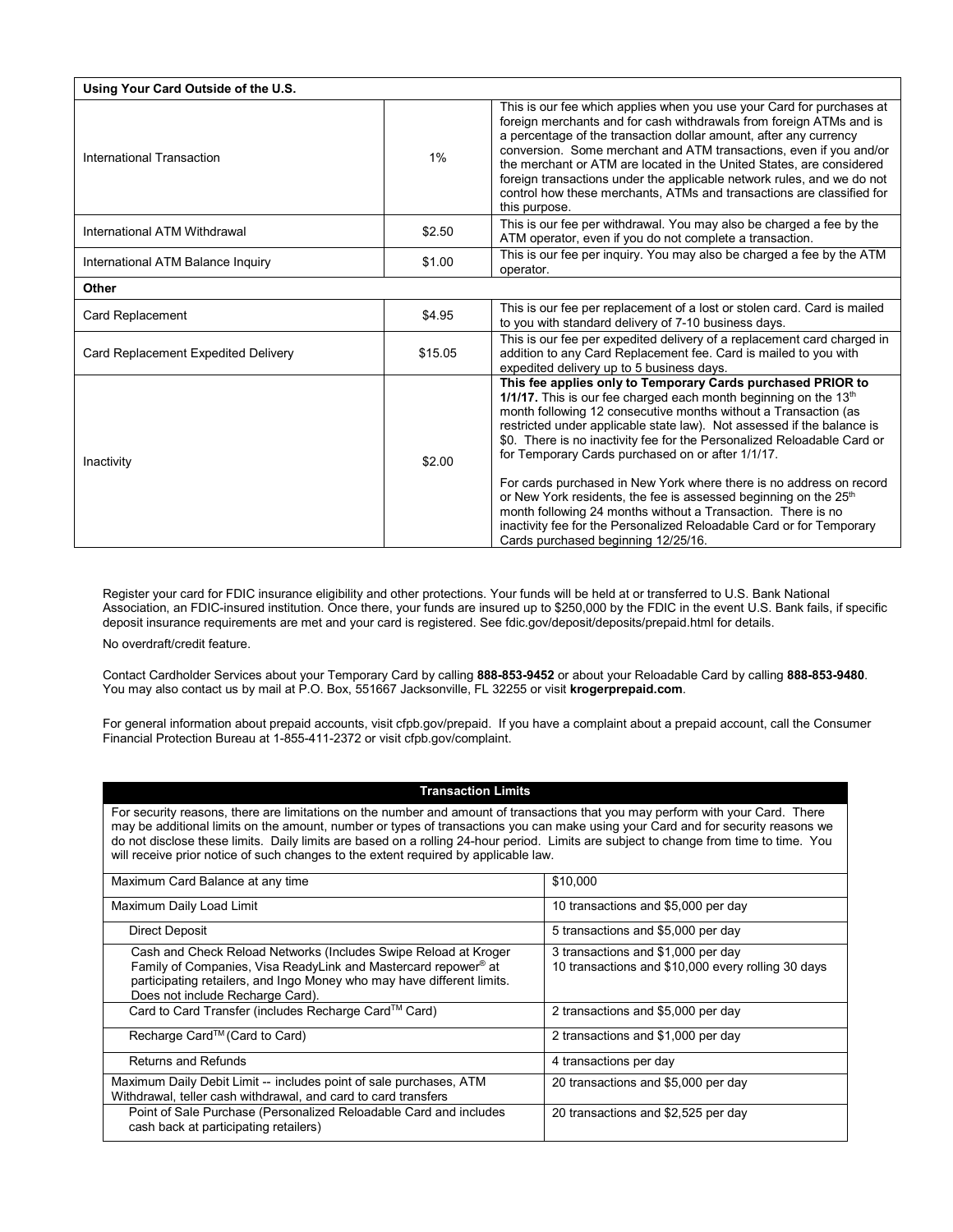| Point of Sale Purchase (Temporary Card)                                                                       | 20 transactions and \$500 per day                                |
|---------------------------------------------------------------------------------------------------------------|------------------------------------------------------------------|
| ATM Withdrawal (your card may not be used in Jamaica<br>and potentially other countries - see Section 15)     | 3 transactions and \$1,025 per transaction or \$1,220<br>per day |
| Teller Cash Withdrawal (at Visa or Mastercard member banks)<br>(Financial Institutions may have lower limits) | 3 transactions and \$2,525 per day                               |
| Card to Card Transfer                                                                                         | 2 transactions and \$2,500 per day                               |

The 1-2-3 REWARDS Prepaid Debit Card is issued by U.S. Bank National Association, Member FDIC, pursuant to a license from Visa U.S.A. Inc. or from MasterCard International Incorporated.